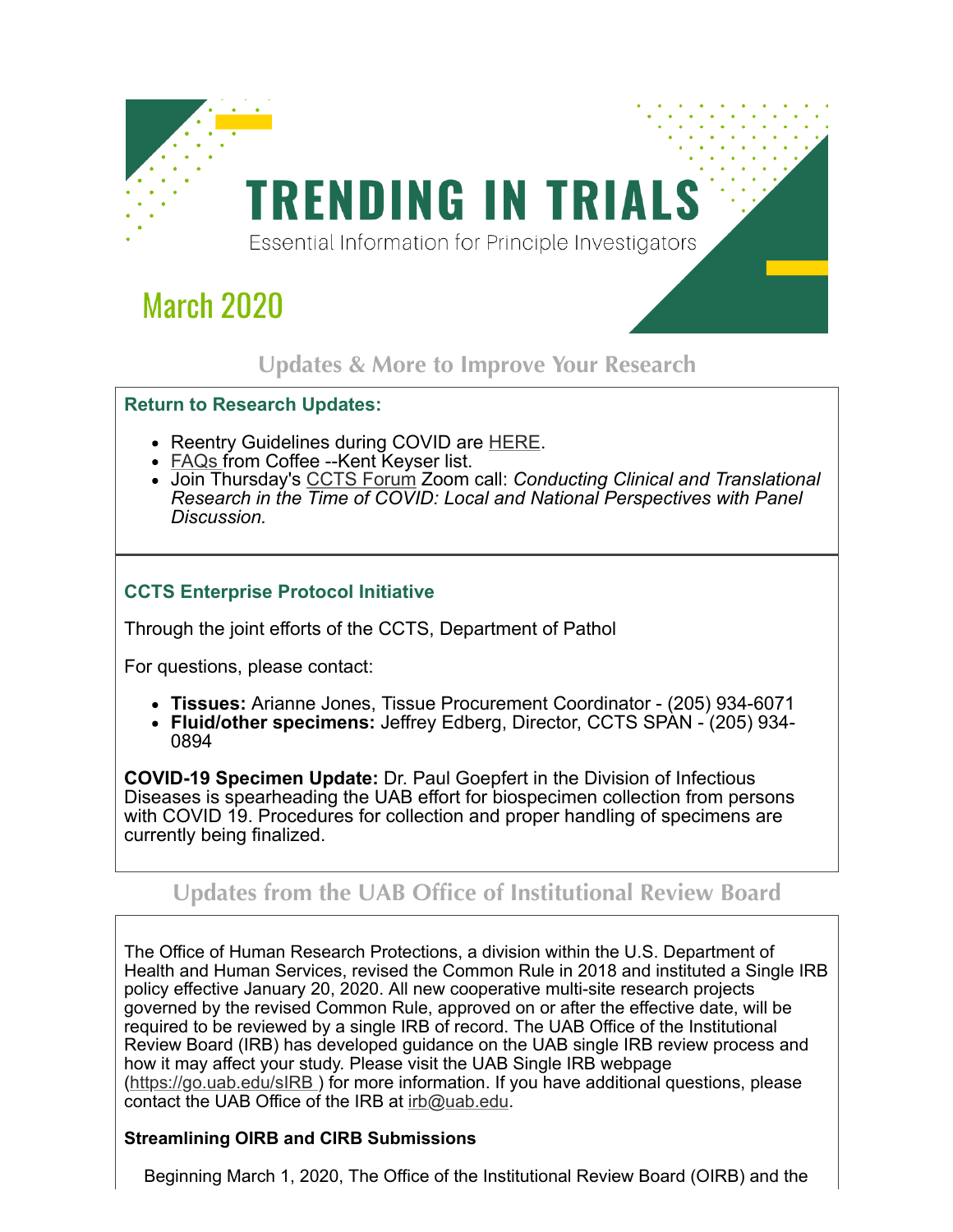Office of the Conflict of Interest Review Board (OCIRB) will begin coordinating efforts regarding training and disclosures of financial interests. These changes will reduce administrative burden and improve turnaround times, while also ensuring a robust review process and compliance with federal requirements.

Protocols will be reviewed to verify current Financial Conflict of Interest training for any responsible personnel listed on the IRB protocol in IRAP and to ensure that all responsible personnel have a current disclosure of financial interests on file. Protocols not meeting one or both of these requirements will be returned to the investigator and may be resubmitted once training and disclosures have been completed.

Detailed instructions for checking conflict of interest training and disclosure status in IRAP may be found here or under the "IRB/Human Subjects" training tab on the IRAP Training webpage. If you have any questions, please contact the OCIRB at cirb@uab.edu.

## **OnCore: Helpful Tips for Managing Your Trial Data**

*In the OnCore section of Trending in Trials, we share useful knowledge for getting the most out of OnCore, and showcase achievements of study teams and OnCore users. Note about the current limited business model: OnCore support is still being provided through the normal channels, (205) 934-8888 and by email: [oncore@uabmc.edu.](mailto:oncore@uabmc.edu?subject=)*

#### **Reminder: Keep Study Details Current**

**What should be updated?** A best practice is to identify a staff member who is responsible for updating study-related information by keeping the following areas updated in a timely manner, you maintain an accurate record of your team's study activity and you avoid increasing the workload of other areas that rely on this information downstream.

- 1. **IRB Reviews** Initial approvals, Annual reviews, Amendments
- 2. **Study Staff -** Coordinating staff often changes. Update study staff by adding a Stop Date on the Staff tab for the former staff member. Do NOT delete former staff. Add the new staff member and enter the Start Date.
- 3. **Protocol Status -** Protocols have various stages of life in OnCore: OPEN to Accrual, CLOSED to Accrual, IRB Study Closure. Or was your protocol Terminated? Abandoned? Each status tells a specific story about the protocol, which is important for reporting.
- 4. **Study Closure** When your study has completed its activity, don't forget to tell OnCore – update the protocol status to Close to Accrual when you are no longer enrolling subjects. Click IRB Study Closure when the IRB has closed it out. Confirm all subject statuses have been entered correctly, all subject visits have been managed appropriately (Occurred, Missed, or N/A), and all subjects are in the Off Study Status.

#### **Clearing Up a Misunderstanding: OnCore Billing**

Occurring each visit in OnCore within 24-48 hours of the actual visit is essential for appropriate billing of both the research study and third party insurers. This is how we get paid and support our salaries!

Here's what happens when you "occur" in OnCore a visit which has taken place:

• A visit with a clinical billable item creates a document called a Clinical Trial Billing Notice (CTBN).

• The CTBN provides the information to the billing office on how to direct the study charges (either to the patient's insurance or to the research study account).

If the visit happens but is not "occurred" in OnCore,